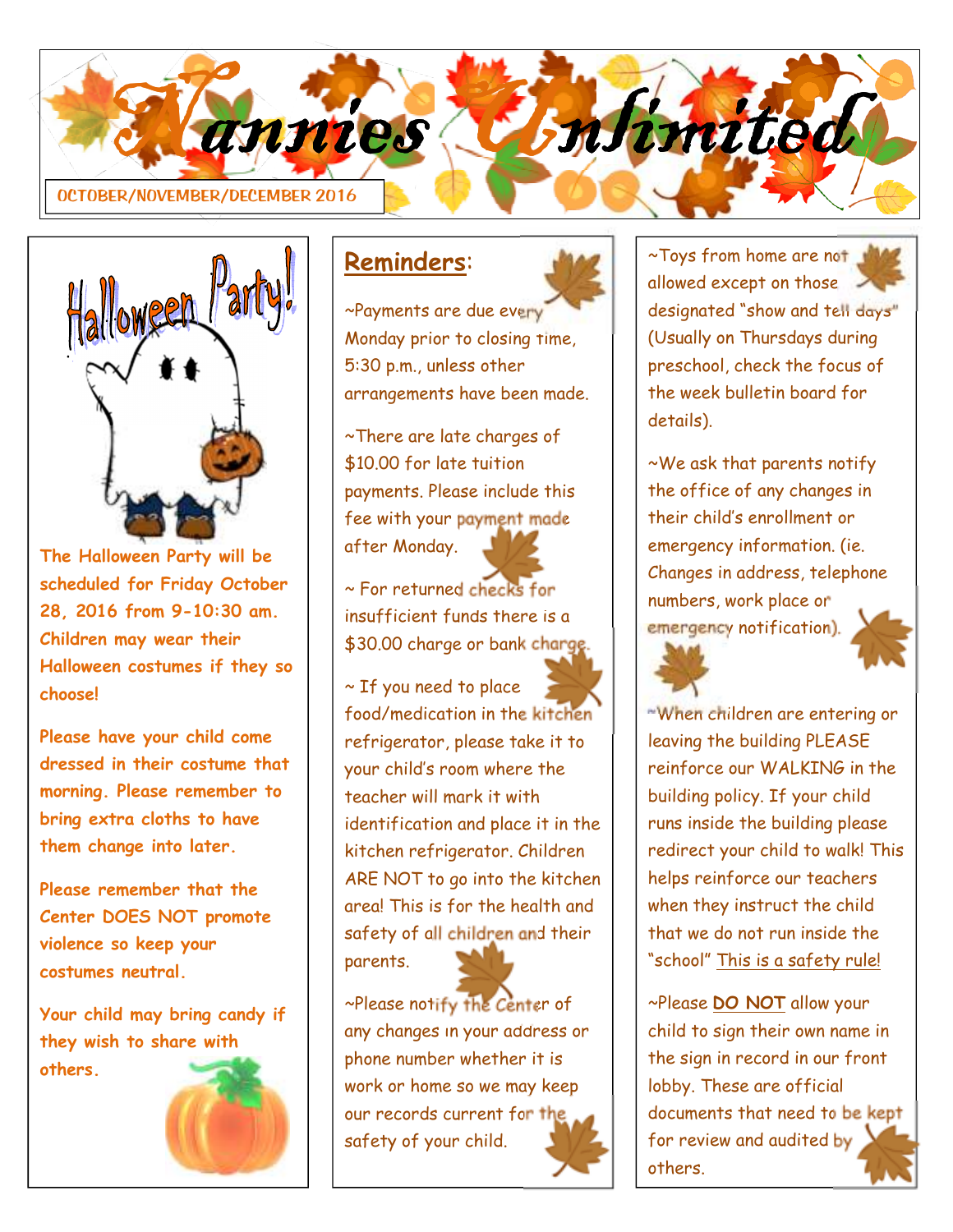# *HOLIDAY SCHEDULE:*



*Closed Thanksgiving & the Day After. Thursday November 24 & Friday November 25, 2016* 



### Closed Monday December 26, 2016



Closed Monday January 2, 2017

#### Please mark your calendars!

We are closed on Monday, December 26 & Monday January 2, 2017 because the Holidays fell on a Sunday.

**Please see parent manual. www.nanniesunlimitedchildcare**



**Mark your calendars! The preschool class (Ladybugs & Fireflies) will present their Christmas Program Thursday December 15, 2016 at** 

**4:00 p.m.**





#### We really appreciate all of the positive comments about our website. If you have any comments or would like to see something added to our site

please let us know. You can either email us through the website itself or if you wish you may send it to either

Ms. Vickie at nanniesunltdvj@aol.com

Ms. Cindy at: nanniesunlimited@aol.com

We are trying as much as we can to continue to go "GREEN".

With this in mind, all invoices will be sent electronically.



*Christmas Parties:* 

*On Friday December 23, 2016 the children will be having a Christmas party within their rooms this year. There will be fun and laugher, games, music, dancing and a holiday celebration. If you would like to donate a gift/toy to the center you may, however this is NOT mandatory. We would like to thank all of our parents who have been so giving to the Center. We appreciate each and every item donated. The children benefit greatly from those gifts and therefore it is a great help to the Center. THANK YOU!* 

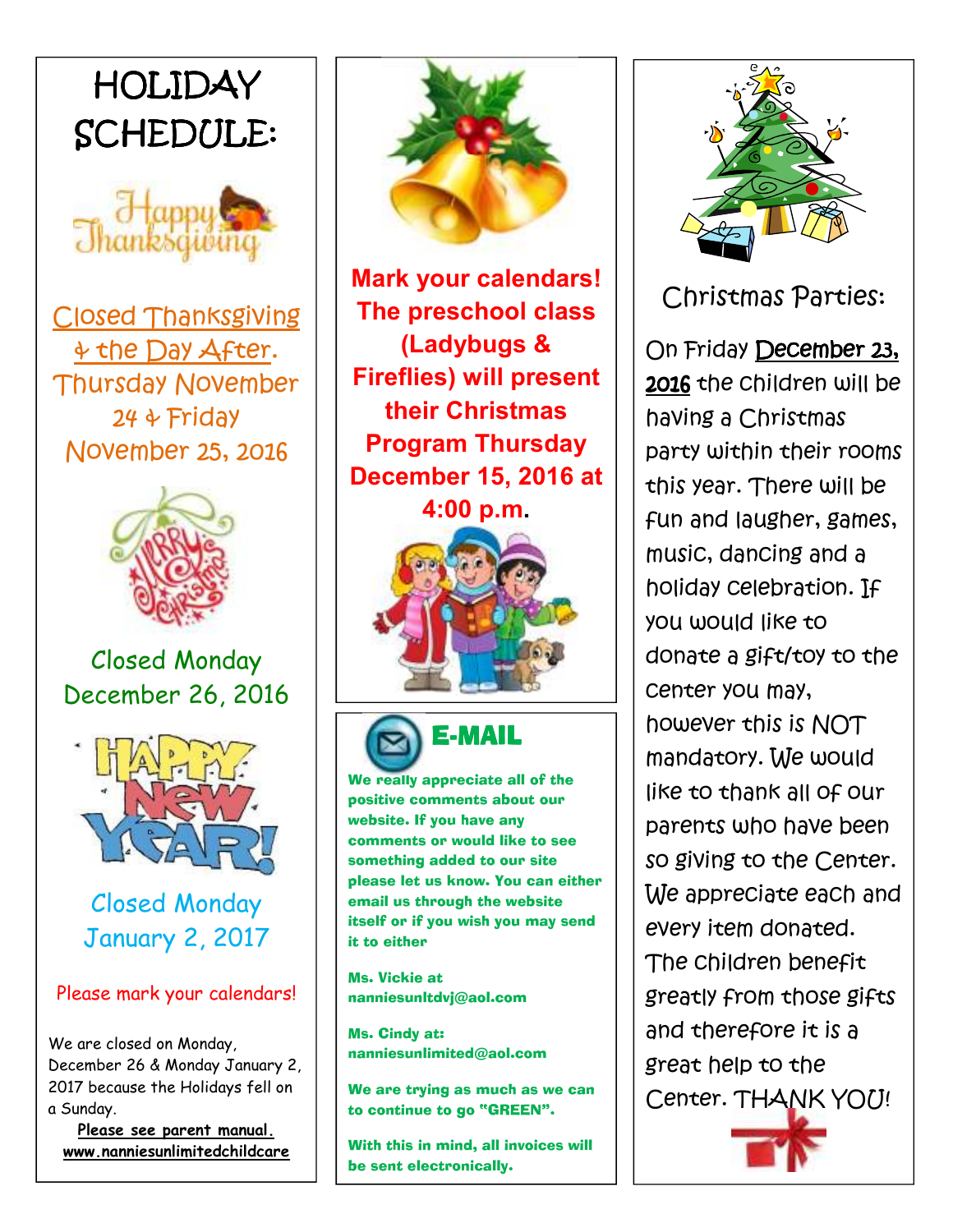

## Autumn/Winter Clothing

Cooler weather is rapidly approaching! Ugh! With this in mind we want to encourage our parents to dress their children accordingly. Just a reminder, if the child is well enough to be at the Center, the child is assumed well enough to go outdoors. We have policies and procedures in place to determine if the weather conditions are acceptable for outdoor play.





## **TELEPHONE**  C**ALL**S

**We would ask all of our parents and family members to refrain from calling to talk to the staff between the hours of 8:30 am and 12 noon. During those hours the staff are really busy having their preschool, focus of the week, arts and crafts, circle time and one on ones with the children. It is very hard for the staff to pull away to talk on the phone and keep any type of organization, interest and cooperation from the children.** 

#### **Unless it is an emergency, please call between the hours of 12 noon and 5:30 pm.**

**Thank you so much for your understanding and cooperation in this manner.** 





## Sick Children

*We really do appreciate all of those who try and follow the policies and procedures of the Center. We know that it is hard when your child is sick. However, to keep the co-mingling of "bugs" to a minimum we ask that you keep your child at home until they are fever free for 24 hours.* 

*If your child is going to stay at home, PLEASE telephone the center and let us know they will not be attending. This helps not only with our lunch counts and staffing but we worry about the child and why they are not at the Center.* 

#### *WE ASK THAT YOU NOTIFY THE CENTER USING THE TELEPHONE SYSTEM AND NOT THE EMAIL SYSTEM.*

*We are not always online checking for those and at times don't see it until later in the day. We appreciate all of your help in this matter.* 

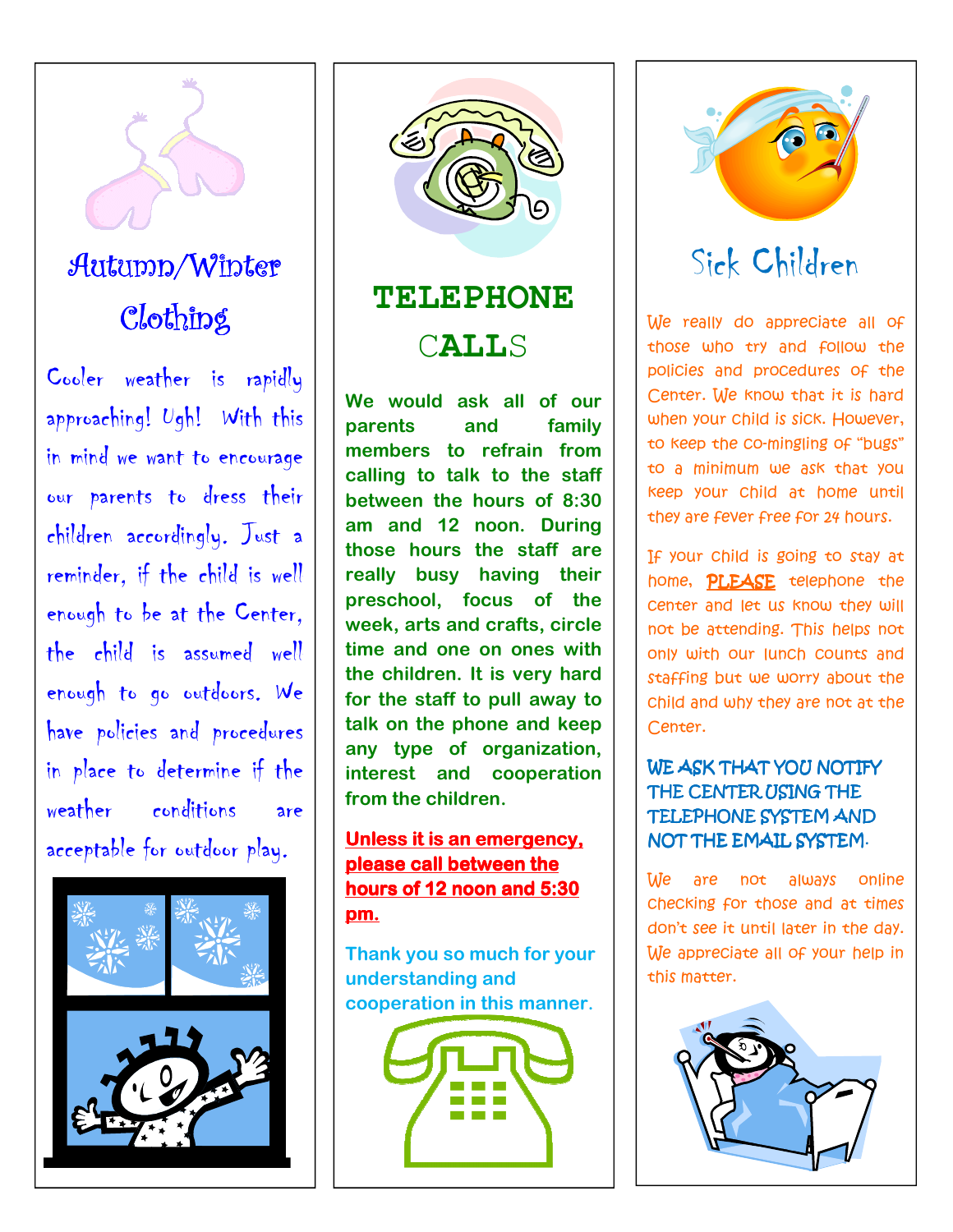

**Entrance and Exits!**

When entering the parking lot area PLEASE enter through the east entrance and exit from the west entrance. This will help keep the flow of traffic in one direction preventing a potential accident from occurring. Also, we ask that everyone please slow down and be aware of others in the parking lot. We want everyone to stay safe. There are times that children get away from their parents and dart in front of other vehicles.





### *Government Assistance*

Just a reminder to those families who receive assistance from the government for their child's tuition to please make sure your paperwork is updated and current with the Department of Human Services. We try and send out reminders; however**, it is ultimately your responsibility to ensure your child's tuition is being paid.** If your child's government assistance does not pay for certain days/weeks you will be responsible for payment. If you have any questions regarding this please stop in and talk with Ms. Vickie.



**If you have any type of paper in your office or home that needs recycled we would love to have it! The children really enjoy using this for their creative time. Thank you to all of our families who take the time and energy to bring paper to the Center. It has really helped!** 



**Just a reminder of our policy regarding your child's diaper and baby wipe supply. The first Monday of every month you need to bring in a large container of diapers and a container of wipes. This has always worked out well to maintain a good supply here at the Center. If for some reason your child runs low we will notify you immediately. If you have a question on whether or not you have brought your supply for the month, check with your child's teacher, they keep documentation monthly on those supplies.**



**Weekly Blanket Washing!** 

We need your help! With the flu season starting earlier and earlier we ask that you continue to take your child's blanket home every week, wash it and return it. This helps cut down on cross contamination.